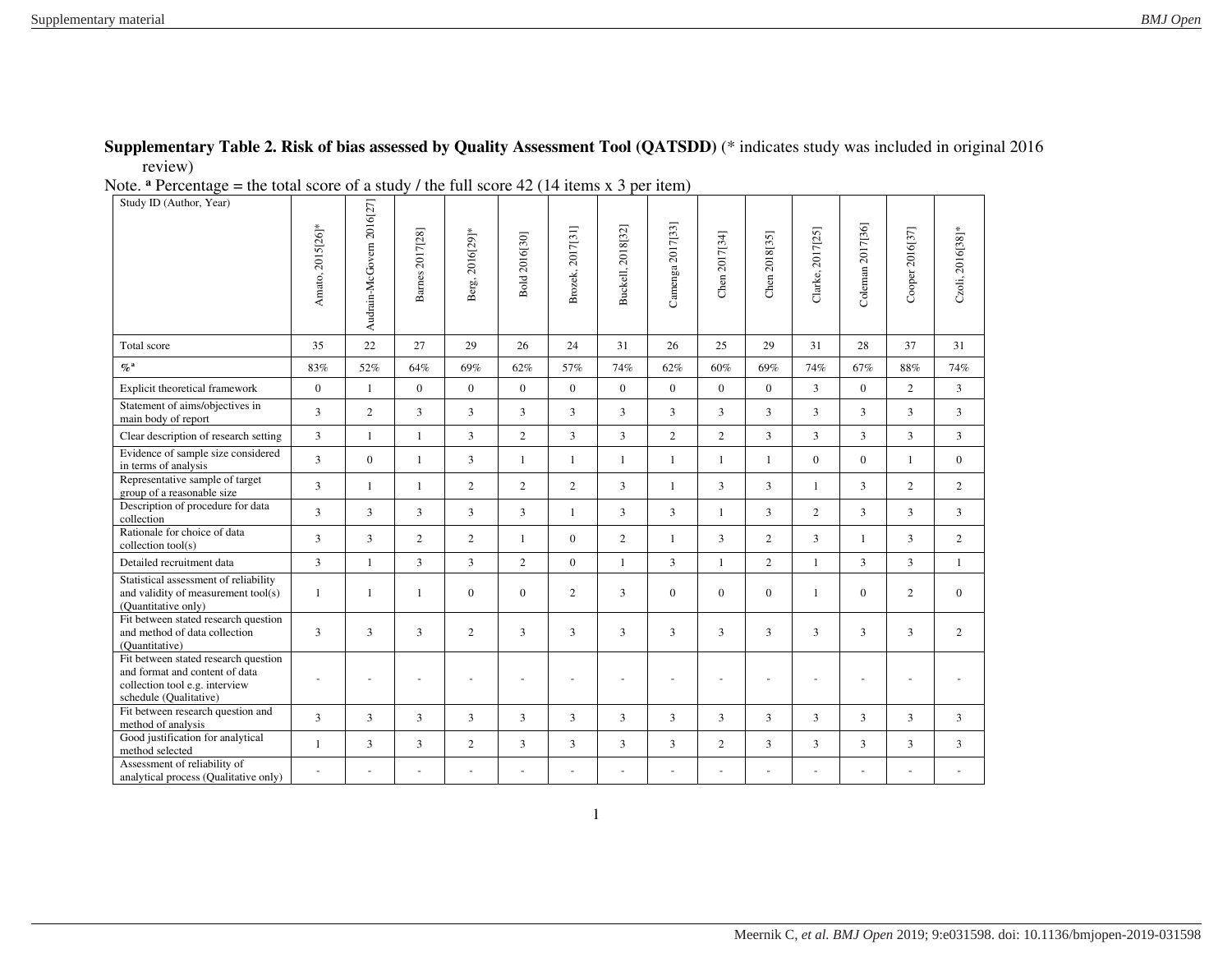| Evidence of user involvement in<br>design         |  |  |  |  |  |  |  |
|---------------------------------------------------|--|--|--|--|--|--|--|
| Strengths and limitations critically<br>discussed |  |  |  |  |  |  |  |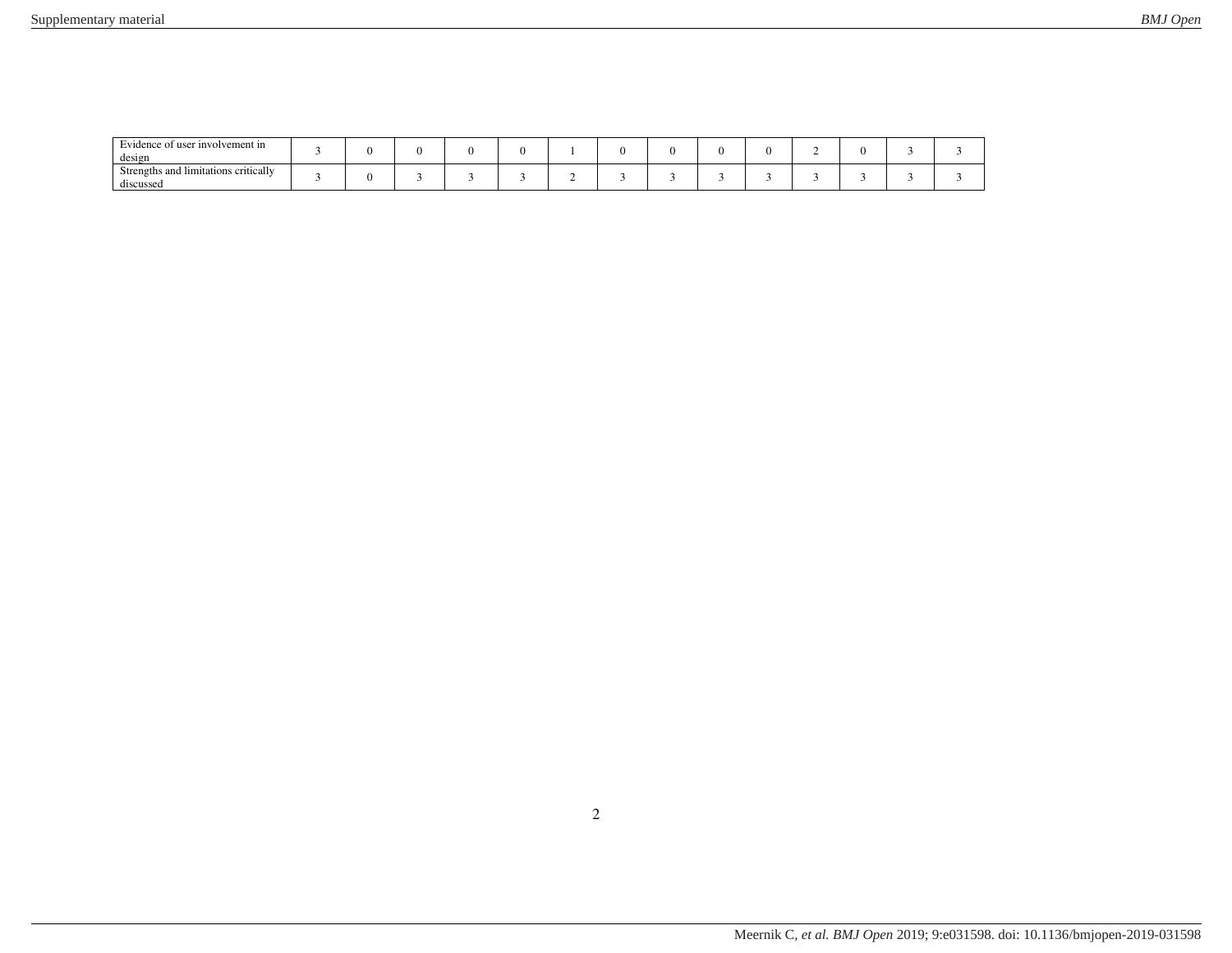| Study ID (Author, Year)                                                                                                            | Dai 2016[39]   | Elkami 2016[40] | Etter, 2010[41]* | Etter 2016[42] | Farsalinos, 2013[43]* | Farsalinos, 2014[44]* | Ford, 2016[45]* | Goldenson 2016[46]       | Gubner 2018[47] | Harrell 2017a[48]        | Harrell 2017b[49]        | Kim 2016[50]         | Kinouani 2017[51] | Kong, 2014[52]* | Krishnan-Sarin, 2014[53]* |
|------------------------------------------------------------------------------------------------------------------------------------|----------------|-----------------|------------------|----------------|-----------------------|-----------------------|-----------------|--------------------------|-----------------|--------------------------|--------------------------|----------------------|-------------------|-----------------|---------------------------|
| Total score                                                                                                                        | 31             | 33              | 20               | 27             | 16                    | 19                    | 32              | 22                       | 28              | 31                       | 27                       | 28                   | 27                | 31              | 26                        |
| $\%$ a                                                                                                                             | 74%            | 79%             | 48%              | 64%            | 38%                   | 45%                   | 76%             | 52%                      | 67%             | 74%                      | 64%                      | 67%                  | 64%               | 74%             | 62%                       |
| Explicit theoretical framework                                                                                                     | $\mathbf{1}$   | $\theta$        | $\theta$         | $\Omega$       | $\Omega$              | $\Omega$              | $\overline{0}$  | $\Omega$                 | $\overline{0}$  | $\Omega$                 | $\Omega$                 | $\Omega$             | $\Omega$          | $\Omega$        | $\mathbf{0}$              |
| Statement of aims/objectives in main<br>body of report                                                                             | 3              | $\overline{3}$  | 3                | 3              | 3                     | 3                     | $\overline{3}$  | $\overline{3}$           | 3               | $\overline{3}$           | $\overline{3}$           | 3                    | 3                 | 3               | $\overline{3}$            |
| Clear description of research setting                                                                                              | $\overline{3}$ | $\overline{3}$  | $\overline{3}$   | $\overline{3}$ | $\overline{3}$        | $\overline{3}$        | $\overline{3}$  | $\overline{2}$           | $\overline{3}$  | $\overline{3}$           | $\overline{3}$           | $\overline{3}$       | 3                 | $\overline{3}$  | $\overline{3}$            |
| Evidence of sample size considered<br>in terms of analysis                                                                         | $\Omega$       | $\overline{2}$  | $\mathbf{1}$     | 3              | $\overline{0}$        | $\Omega$              | $\overline{3}$  | $\mathbf{1}$             | $\overline{0}$  | $\mathbf{1}$             | $\Omega$                 | $\mathbf{1}$         | $\theta$          | $\mathbf{1}$    | $\mathbf{1}$              |
| Representative sample of target<br>group of a reasonable size                                                                      | 3              | $\mathbf{1}$    | $\overline{2}$   | $\mathbf{1}$   | $\mathbf{1}$          | $\overline{c}$        | $\overline{3}$  | $\mathbf{1}$             | $\overline{2}$  | $\overline{c}$           | $\overline{c}$           | $\mathbf{1}$         | $\mathbf{1}$      | 3               | 3                         |
| Description of procedure for data<br>collection                                                                                    | $\overline{3}$ | 3               | $\overline{2}$   | $\overline{2}$ | $\mathbf{1}$          | $\overline{2}$        | 3               | 3                        | 3               | 3                        | $\overline{2}$           | $\overline{3}$       | 3                 | 3               | 3                         |
| Rationale for choice of data<br>collection tool(s)                                                                                 | $\overline{2}$ | $\overline{3}$  | $\mathbf{1}$     | $\overline{2}$ | $\mathbf{1}$          | $\mathbf{1}$          | $\overline{2}$  | $\overline{c}$           | $\overline{c}$  | $\overline{3}$           | $\overline{2}$           | $\overline{3}$       | $\overline{c}$    | 3               | $\overline{0}$            |
| Detailed recruitment data                                                                                                          | $\overline{3}$ | $\overline{3}$  | $\mathbf{1}$     | $\mathbf{1}$   | $\mathbf{1}$          | $\mathbf{1}$          | $\mathbf{1}$    | $\mathbf{1}$             | 3               | 3                        | $\overline{2}$           | $\mathbf{1}$         | $\overline{3}$    | 3               | 3                         |
| Statistical assessment of reliability<br>and validity of measurement tool(s)<br>(Quantitative only)                                | $\mathbf{1}$   | $\overline{2}$  | $\overline{0}$   | $\overline{0}$ | $\overline{0}$        | $\overline{0}$        | $\overline{0}$  | $\overline{0}$           | $\mathbf{0}$    | $\mathbf{1}$             | $\mathbf{1}$             | $\mathbf{1}$         | $\mathbf{0}$      | $\overline{0}$  | $\bf{0}$                  |
| Fit between stated research question<br>and method of data collection<br>(Quantitative)                                            | 3              | 3               | $\overline{2}$   | 3              | $\mathbf{1}$          | 2                     | 3               | 3                        | 3               | 3                        | 3                        | 3                    | 3                 | $\overline{2}$  | 2                         |
| Fit between stated research question<br>and format and content of data<br>collection tool e.g. interview<br>schedule (Qualitative) | $\sim$         |                 |                  |                |                       |                       |                 |                          |                 |                          |                          |                      |                   |                 |                           |
| Fit between research question and<br>method of analysis                                                                            | 3              | $\overline{3}$  | $\overline{2}$   | $\overline{3}$ | $\overline{2}$        | $\overline{2}$        | $\overline{3}$  | $\overline{3}$           | $\overline{3}$  | $\overline{3}$           | $\overline{3}$           | $\overline{3}$       | 3                 | $\overline{3}$  | 3                         |
| Good justification for analytical<br>method selected                                                                               | 3              | $\overline{2}$  | $\mathbf{1}$     | 3              | $\mathbf{1}$          | $\mathbf{1}$          | 3               | 3                        | 3               | 3                        | 3                        | $\overline{3}$       | 3                 | 3               | 3                         |
| Assessment of reliability of analytical<br>process (Qualitative only)                                                              |                | $\overline{a}$  | $\sim$           | $\sim$         | $\sim$                | $\sim$                | $\sim$          | $\overline{\phantom{a}}$ | $\blacksquare$  | $\overline{\phantom{a}}$ | $\overline{\phantom{a}}$ | $\ddot{\phantom{1}}$ |                   | ÷,              |                           |
| Evidence of user involvement in<br>design                                                                                          | $\mathbf{0}$   | 3               | $\mathbf{0}$     | $\overline{0}$ | $\overline{0}$        | $\overline{0}$        | $\overline{2}$  | $\overline{0}$           | 1               | $\overline{0}$           | $\overline{0}$           | $\mathbf{0}$         | $\mathbf{0}$      | $\overline{2}$  | $\mathbf{0}$              |
| Strengths and limitations critically<br>discussed                                                                                  | 3              | $\overline{2}$  | $\overline{2}$   | 3              | $\overline{2}$        | $\overline{2}$        | 3               | $\overline{0}$           | $\overline{2}$  | 3                        | 3                        | 3                    | 3                 | $\overline{2}$  | 2                         |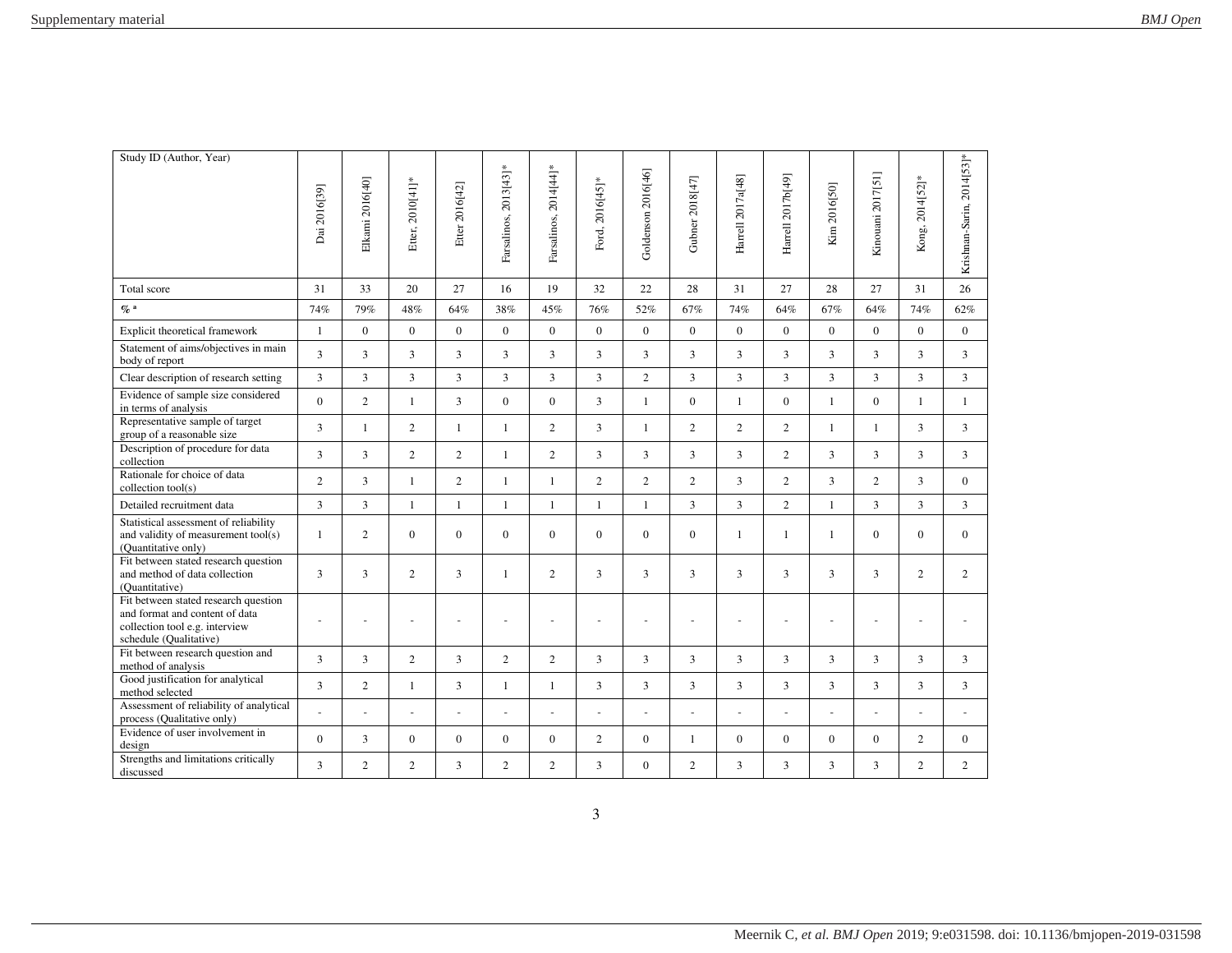| Study ID (Author, Year)                                                                                                            | Lee 2017a[54]  | Lee 2017b[55]  | Litt 2016[56]  | Maglalang 2016[57] | Morean 2018[58]  | Nonnemaker, 2016[59]* | Patel 2017[60] | Pepper, 2013[61]*        | Pepper, 2014[62]* | Pepper 2016[63] | Pesko 2016[64] | Russell 2018[65] | Rutten 2015[66] | Shang 2017[67] |
|------------------------------------------------------------------------------------------------------------------------------------|----------------|----------------|----------------|--------------------|------------------|-----------------------|----------------|--------------------------|-------------------|-----------------|----------------|------------------|-----------------|----------------|
| Total score                                                                                                                        | 32             | 28             | 27             | 27                 | 26               | 24                    | 34             | 35                       | 34                | 28              | 29             | 24               | 32              | 27             |
| $\mathcal{O}_0$ a                                                                                                                  | 76%            | 67%            | 64%            | 64%                | 62%              | 57%                   | 81%            | 83%                      | 81%               | 67%             | 69%            | 57%              | 76%             | 64%            |
| Explicit theoretical framework                                                                                                     | $\overline{3}$ | $\overline{0}$ | $\mathbf{0}$   | $\mathbf{0}$       | $\mathbf{0}$     | $\mathbf{0}$          | $\overline{3}$ | $\overline{3}$           | 2                 | $\Omega$        | $\theta$       | $\Omega$         | $\Omega$        | $\overline{0}$ |
| Statement of aims/objectives in main<br>body of report                                                                             | $\overline{3}$ | 3              | 3              | 3                  | $\overline{3}$   | 3                     | 3              | 3                        | $\overline{3}$    | 3               | 3              | 3                | 3               | 3              |
| Clear description of research setting                                                                                              | $\overline{3}$ | $\overline{3}$ | 3              | 3                  | $\overline{3}$   | 3                     | 3              | $\overline{3}$           | 3                 | 3               | 3              | $\overline{2}$   | 3               | $\mathbf{1}$   |
| Evidence of sample size considered in<br>terms of analysis                                                                         | $\overline{0}$ | $\mathbf{0}$   | $\Omega$       | $\mathbf{1}$       | $\mathbf{0}$     | $\mathbf{0}$          | $\mathbf{1}$   | $\mathbf{1}$             | $\mathbf{1}$      | $\Omega$        | $\Omega$       | $\mathbf{1}$     | $\mathbf{1}$    | $\overline{3}$ |
| Representative sample of target group<br>of a reasonable size                                                                      | $\overline{2}$ | 3              | $\mathbf{1}$   | 1                  | $\mathbf{1}$     | $\overline{2}$        | 3              | $\overline{2}$           | 3                 | 3               | $\overline{2}$ | $\mathbf{1}$     | 3               | $\overline{3}$ |
| Description of procedure for data<br>collection                                                                                    | $\overline{3}$ | $\overline{3}$ | 3              | 3                  | 3                | $\overline{3}$        | 3              | $\overline{3}$           | 2                 | $\overline{3}$  | 3              | 3                | $\overline{3}$  | $\overline{2}$ |
| Rationale for choice of data collection<br>tool(s)                                                                                 | 3              | 3              | $\overline{2}$ | 1                  | $\mathbf{1}$     | $\mathbf{0}$          | 3              | $\overline{2}$           | 3                 | $\mathbf{1}$    | $\overline{2}$ | $\Omega$         | $\overline{2}$  | 3              |
| Detailed recruitment data                                                                                                          | 3              | 3              | 3              | 3                  | 3                | 1                     | 3              | 3                        | 3                 | 3               | $\overline{2}$ | 3                | $\overline{3}$  | $\mathbf{1}$   |
| Statistical assessment of reliability<br>and validity of measurement tool(s)<br>(Quantitative only)                                | $\mathbf{0}$   | $\overline{0}$ | $\mathbf{0}$   | $\mathbf{0}$       | $\mathbf{0}$     | $\mathbf{0}$          | $\overline{0}$ | $\overline{3}$           | $\mathbf{0}$      | $\mathbf{0}$    | $\overline{2}$ | $\overline{0}$   | $\mathbf{0}$    | $\Omega$       |
| Fit between stated research question<br>and method of data collection<br>(Quantitative)                                            | 3              | 3              | 3              | 3                  | 3                | 3                     | 3              | 3                        | 3                 | 3               | 3              | 3                | 3               | 3              |
| Fit between stated research question<br>and format and content of data<br>collection tool e.g. interview schedule<br>(Qualitative) |                |                |                |                    |                  |                       |                |                          |                   |                 |                |                  |                 |                |
| Fit between research question and<br>method of analysis                                                                            | $\overline{3}$ | $\overline{3}$ | 3              | 3                  | $\overline{3}$   | 3                     | 3              | $\overline{3}$           | 3                 | $\overline{3}$  | 3              | $\overline{3}$   | $\overline{3}$  | $\overline{3}$ |
| Good justification for analytical<br>method selected                                                                               | $\overline{3}$ | $\overline{c}$ | 3              | $\overline{3}$     | $\overline{3}$   | 3                     | 3              | $\overline{3}$           | $\overline{3}$    | $\overline{3}$  | $\overline{3}$ | $\overline{2}$   | 3               | $\overline{3}$ |
| Assessment of reliability of analytical<br>process (Qualitative only)                                                              |                |                | L.             | L.                 | L,               | L,                    | $\overline{a}$ | $\overline{\phantom{a}}$ | L.                | L.              |                |                  |                 |                |
| Evidence of user involvement in<br>design                                                                                          | $\overline{0}$ | $\overline{0}$ | $\overline{0}$ | $\mathbf{0}$       | $\boldsymbol{0}$ | $\mathbf{0}$          | $\mathbf{0}$   | $\Omega$                 | 2                 | $\Omega$        | $\Omega$       | $\Omega$         | $\overline{2}$  | $\Omega$       |
| Strengths and limitations critically<br>discussed                                                                                  | $\overline{3}$ | $\overline{c}$ | 3              | 3                  | $\overline{3}$   | 3                     | 3              | 3                        | 3                 | 3               | 3              | 3                | 3               | $\overline{2}$ |